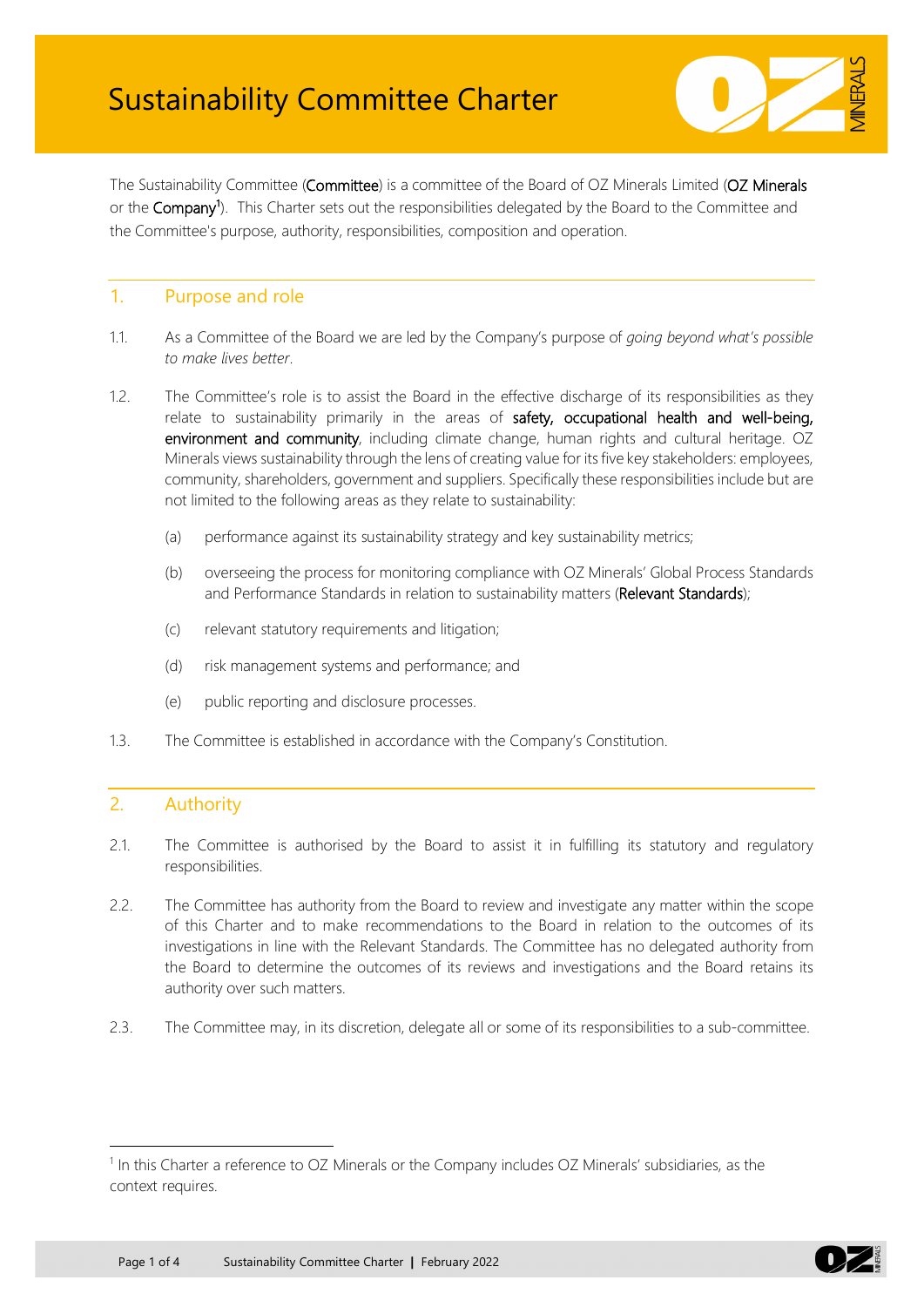### 3. Composition

- 3.1. The Committee shall consist of at least three members, a majority of whom must be independent Non-Executive Directors, and one of whom is also a member of the audit committee.
- 3.2. The Chairman of the Committee shall be an independent Non-Executive Director.
- 3.3. The Company Secretary shall be the Secretary of the Committee.
- 3.4. A Committee member may withdraw from membership by written notification to the Chairman of the Board.

#### 4. Responsibilities

In addition to any other matters that may be delegated to the Committee by the Board, the Committee has the following responsibilities:

#### 4.1. Strategy and Governance

- (a) Annually review the effectiveness of all OZ Minerals strategies, policies and standards as they relate to sustainability matters to ensure that they are current and fit for purpose.
- (b) Review and report to the Board on external material industry trends, threats and incidents which have significant implications for OZ Minerals.

#### 4.2. Compliance (Standards, Risk, Incidents and External Reporting)

- (a) Monitor OZ Minerals' sustainability performance against key sustainability metrics and overseeing the process of monitoring OZ Minerals' compliance with the Relevant Standards.
- (b) Satisfy itself that the management of OZ Minerals' material sustainability risks is adequate and make recommendations to the Board on enhancements to the sustainability risk management strategy or systems as appropriate.
- (c) Review reports of serious incidents, identify trends in serious incidents and report material matters to the Board.
- (d) Overseeing material risks insofar as they relate to sustainability matters and reporting to the Board.
- (e) Review OZ Minerals' disclosure of material sustainability risks.
- (f) Review and recommend to the Board to approve the OZ Minerals' Annual Sustainability Report.
- (g) Review and recommend to the Board to approve the OZ Minerals' Modern Slavery Statement.
- (h) Review selected investigations of material incidents to ensure the requirements for internal notification, investigation and reporting of these incidents have been met.
- (i) Review trends in leading indicators across OZ Minerals.

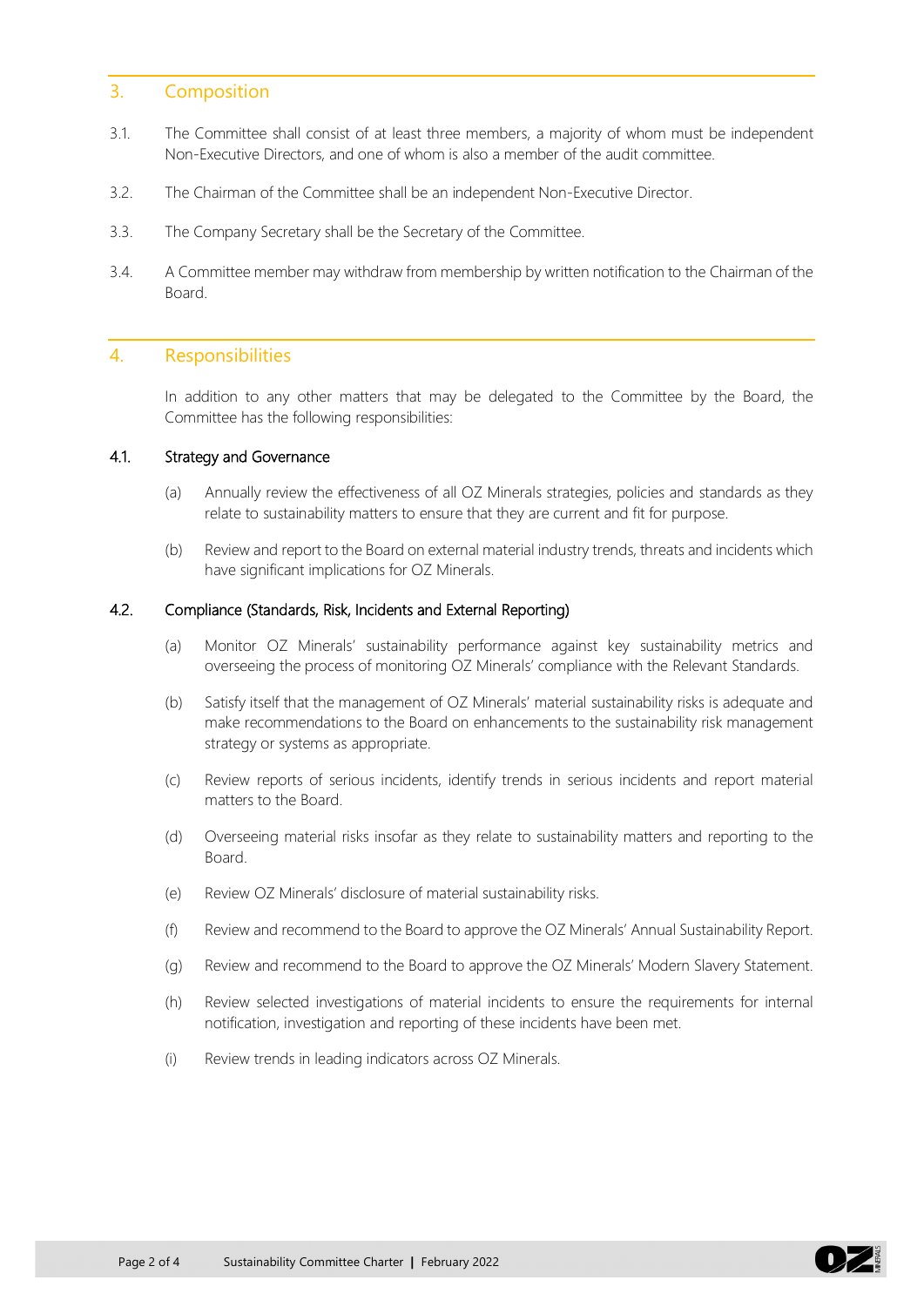#### 4.3. Legislation, Regulations and Litigation

- (a) Monitor changes and developments in relevant sovereign jurisdictions, legislation and regulations, and any litigation activities which may affect the OZ Minerals Group's compliance with relevant legislation within the Company's remit and/or the Relevant Standards or its operations.
- (b) Monitor Speak Up reports insofar as they relate to sustainability matters and refer any material Speak Up reports to the Board as required.

## 5. Meetings

- 5.1. The Committee shall meet as frequently as required but not less than three times a year.
- 5.2. The Chairman will call a meeting of the Committee if so requested by any Committee member, the Managing Director & Chief Executive Officer or the Company Secretary.
- 5.3. At least three days' notice of each meeting confirming date, time, venue and agenda (including any supporting papers) shall be forwarded to each member of the Committee.
- 5.4. The quorum necessary for a meeting of the Committee will be two Non-Executive Directors. Each member of the Committee will have one vote and questions will be decided by a majority of votes. In the case of an equality of votes, the Chairman of the Committee will have a second or casting vote, provided more than two of the members present are entitled to vote.
- 5.5. Members of the Board may attend meetings of the Committee and the Managing Director & Chief Executive Officer and relevant Executives, are expected to attend meetings ex officio. The Committee may invite any other individuals to attend meetings of the Committee, as it considers appropriate.
- 5.6. The Company Secretary will keep minutes of proceedings and resolutions of the Committee together with copies of supporting papers. These records will be available to any Board member upon request.
- 5.7. The Committee will develop an annual program to meet its responsibilities.

## 6. Reporting

- 6.1. The Chairman, or his or her nominee, will report to the Board after each meeting of the Committee and copies of the minutes of each Committee meeting will be provided to members of the Board by the Company Secretary.
- 6.2. The Committee will consider if any material matters arising out of the Committee meeting should be advised to any other Committee and, if so, ensure that this occurs.

# 7. Access

7.1. The Committee is granted unrestricted access to employees and records that it considers relevant to its responsibilities. The Committee has rights of access to Management and to auditors (external and internal) without Management present, and rights to seek explanations and additional information from both Management and auditors.